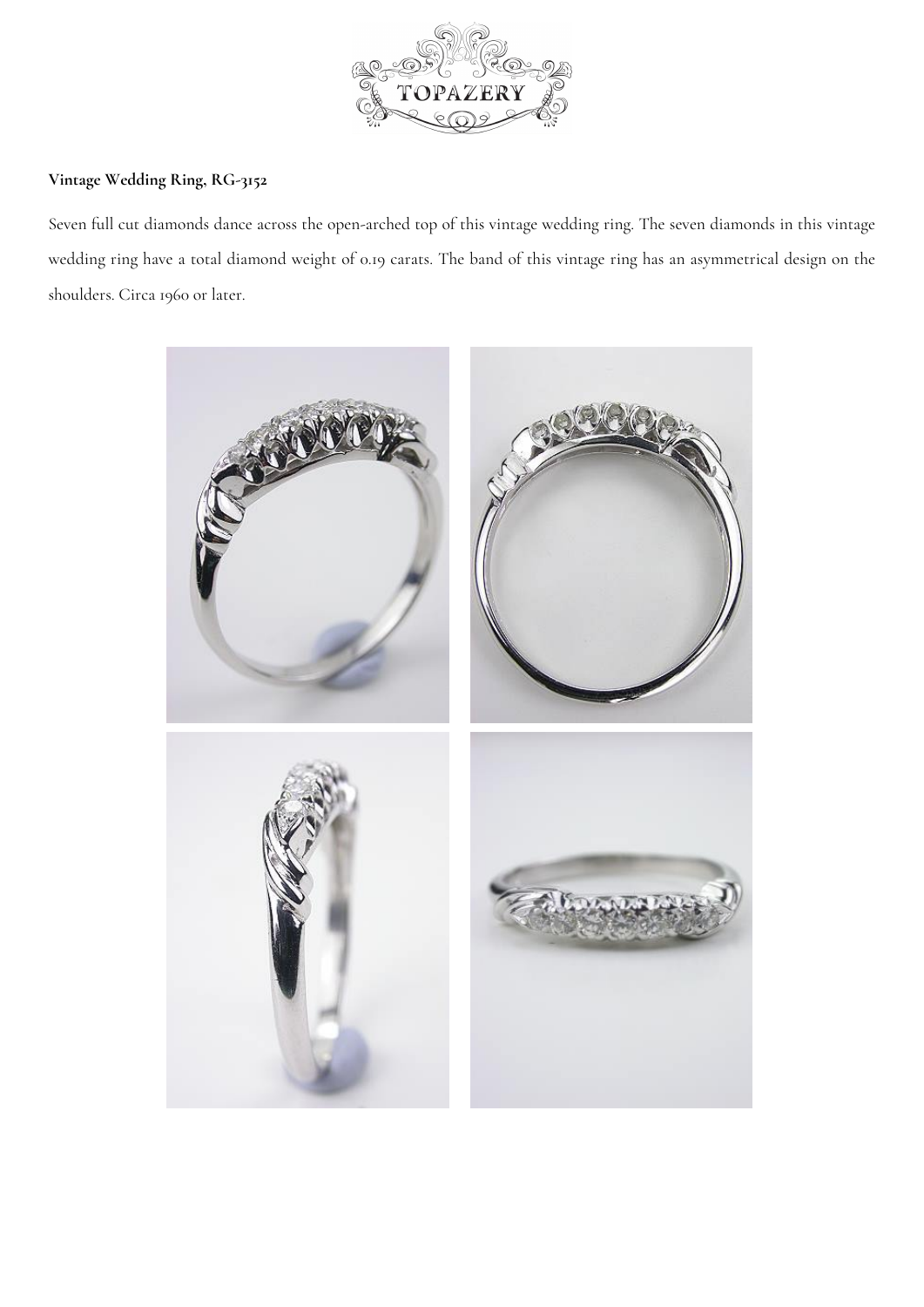

| Options                     | None                               |
|-----------------------------|------------------------------------|
| Item #                      | rg3152                             |
| Metal                       | 14k white gold                     |
| Circa                       | 1960 or later                      |
| Weight in grams             | 1.97                               |
| Condition                   | Very Good                          |
| Diamond cut or shape        | full cut                           |
| Diamond carat weight        | 0.19                               |
| Diamond mm measurements     | 1.7 to 1.9                         |
| Diamond color               | G to J                             |
| Diamond clarity             | VS <sub>2</sub> to SI <sub>2</sub> |
| Diamond # of stones         | $\overline{7}$                     |
| Top of ring length (N-S)    | 3.10 mm [0.12 in]                  |
| Top of ring width (E-W)     | 14.89 mm [0.58 in]                 |
| Width of shank at shoulders | 2.20 mm [0.09 in]                  |
| Width of shank at base      | 1.95 mm [0.08 in]                  |
| Ring height above finger    | 3.32 mm [0.13 in]                  |
| <b>Ring Size</b>            | 6.25                               |

## **Important Jewelry Information**

Each antique and vintage jewelry piece is sent off site to be evaluated by an appraiser who is not a Topazery employee and who has earned the GIA Graduate Gemologist diploma as well as the title of AGS Certified Gemologist Appraiser. The